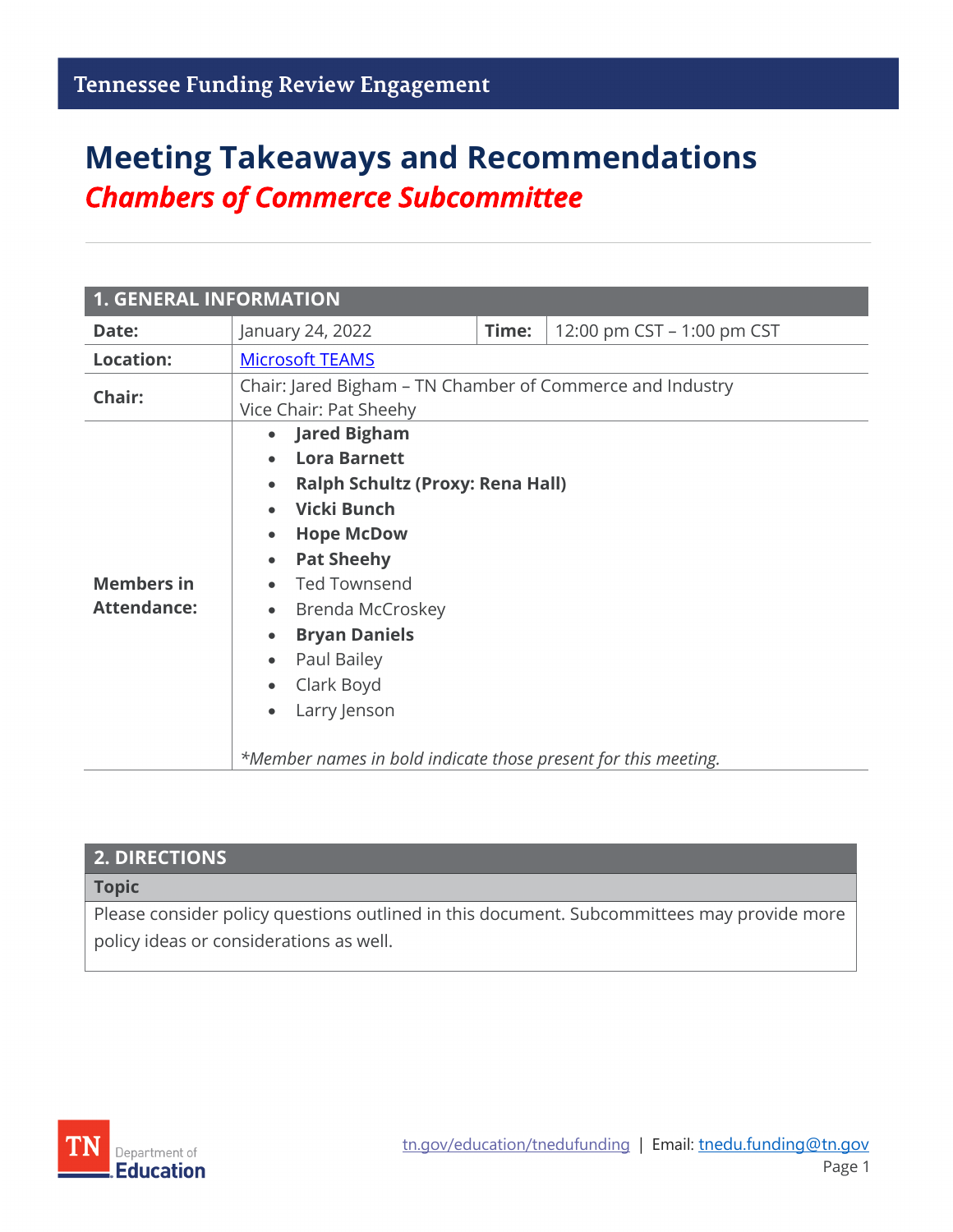### **Subcommittee Policy Reflections and Feedback**

#### **QUESTIONS/CONCERNS/CLARIFICATIONS:**

- Formal recommendation that subcommittees reconvene after the draft formula (with dollars attached) has been released = big goal of subcommittee endorsement in mind. Need for feedback loop prior to endorsement.
- Share the sustainability plan what will this look like in the long run?
- Share the plan for utilizing current/temporary federal funds as a runway to the new funding formula. Growth component built into the formula – what does the path look like?
- Is there a possibility of adding components to the funding formula AFTER the draft is proposed?

| <b>Policy Idea</b>                                                | <b>Subcommittee Feedback</b>                                                                                                                                                                                                                                                                                                                                                                                                                                                                                                                                                                                                                              |  |
|-------------------------------------------------------------------|-----------------------------------------------------------------------------------------------------------------------------------------------------------------------------------------------------------------------------------------------------------------------------------------------------------------------------------------------------------------------------------------------------------------------------------------------------------------------------------------------------------------------------------------------------------------------------------------------------------------------------------------------------------|--|
| <b>Policy: Definition of</b><br><b>Economically Disadvantaged</b> | <b>Current: Direct Certification</b><br>Clarify individual student-based vs school-based                                                                                                                                                                                                                                                                                                                                                                                                                                                                                                                                                                  |  |
| <b>Policy: Definition of</b><br><b>Concentration of Poverty</b>   | Current: Attending a Title I School                                                                                                                                                                                                                                                                                                                                                                                                                                                                                                                                                                                                                       |  |
| <b>Policy: Definition of Sparsity</b>                             | Current: Students per square mile (federal is 10, but the range is<br>10-25 students)                                                                                                                                                                                                                                                                                                                                                                                                                                                                                                                                                                     |  |
| <b>Policy: Teacher Salaries</b>                                   | Question: What, if any, requirements should the formula require<br>on investing new education dollars into existing educator salaries<br>moving forward?<br>Ensure a significant increase in educator salaries.<br>New dollars flow exclusively to or weighted for teachers<br>$\bullet$<br>that have demonstrated higher performance.<br>Progressing teacher salaries both entry level and veteran<br>teachers to meet or exceed national levels (overall<br>salaries).<br>Competitive salaries to support recruitment and retention<br>of CTE teachers.<br>Competitive supplementary salaries (i.e., coaches,<br>industry, academic/career counselors). |  |

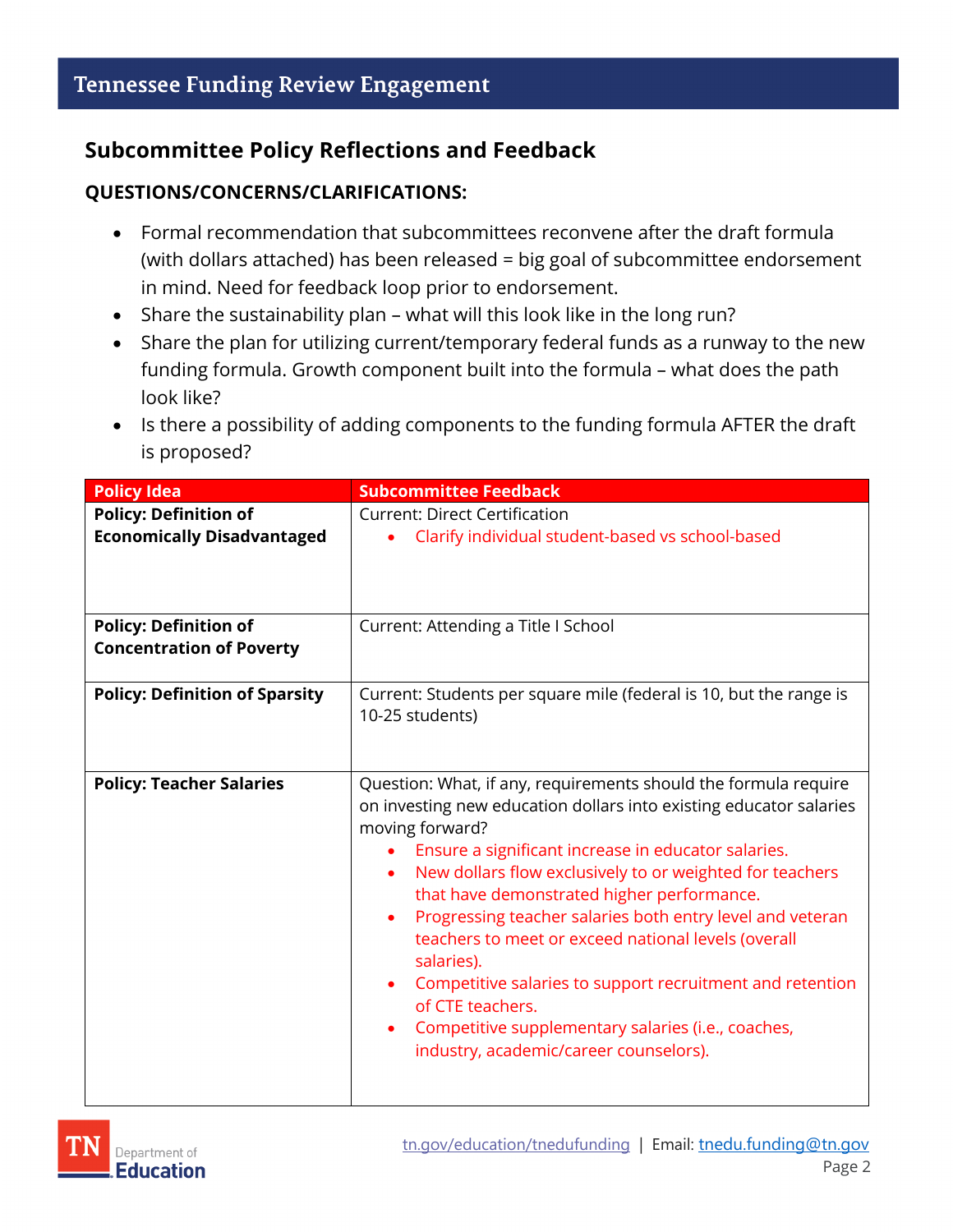| <b>Policy: Teacher Salaries</b> | Question: Are there any other policies for teacher salaries that<br>should be included?<br>Increasing and/or leveling base pay for substitutes,<br>potentially base on credentials for certified substitutes.<br>Incentivize long-term substitutes                                                                    |
|---------------------------------|-----------------------------------------------------------------------------------------------------------------------------------------------------------------------------------------------------------------------------------------------------------------------------------------------------------------------|
| <b>Policy: Tutoring</b>         | Question: This is required for students who score at "Below" on<br>the 3 <sup>rd</sup> grade TCAP beginning SY23-24. Should there be funding<br>included in the formula for this legally required support?                                                                                                            |
| <b>Policy: CTE</b>              | Question: Please review the CTE content and provide feedback on<br>how TN may choose to address CTE considerations.<br>Competitive salaries to support recruitment and retention<br>of CTE teachers.                                                                                                                  |
| <b>Policy: K-2 Weight</b>       | Question from the Steering Committee: How might you consider<br>a K-2 weight or additional investment in the earlier grades?<br>Weighted measures only apply to state-level categories -<br>fiscal capacity should be applied to the base only                                                                        |
| <b>Policy: Outcomes</b>         | Question from the Steering Committee: They would like to see<br>outcomes options for middle school. What outcomes does your<br>subcommittee recommend?<br>Benchmark/marker for middle school career exploration -<br>measuring awareness of aptitude vs interest<br>Benchmark/marker financial literacy - start early |
| <b>Policy: Outcomes</b>         | Question from the Steering Committee: They would like to see<br>other outcomes options for elementary school. What outcomes<br>does your subcommittee recommend?<br>Literacy and numeracy                                                                                                                             |
| <b>Policy: Accountability</b>   | Question from the Steering Committee: What accountability<br>measures should be included in any new formula proposal, or<br>what ideas do you have?                                                                                                                                                                   |

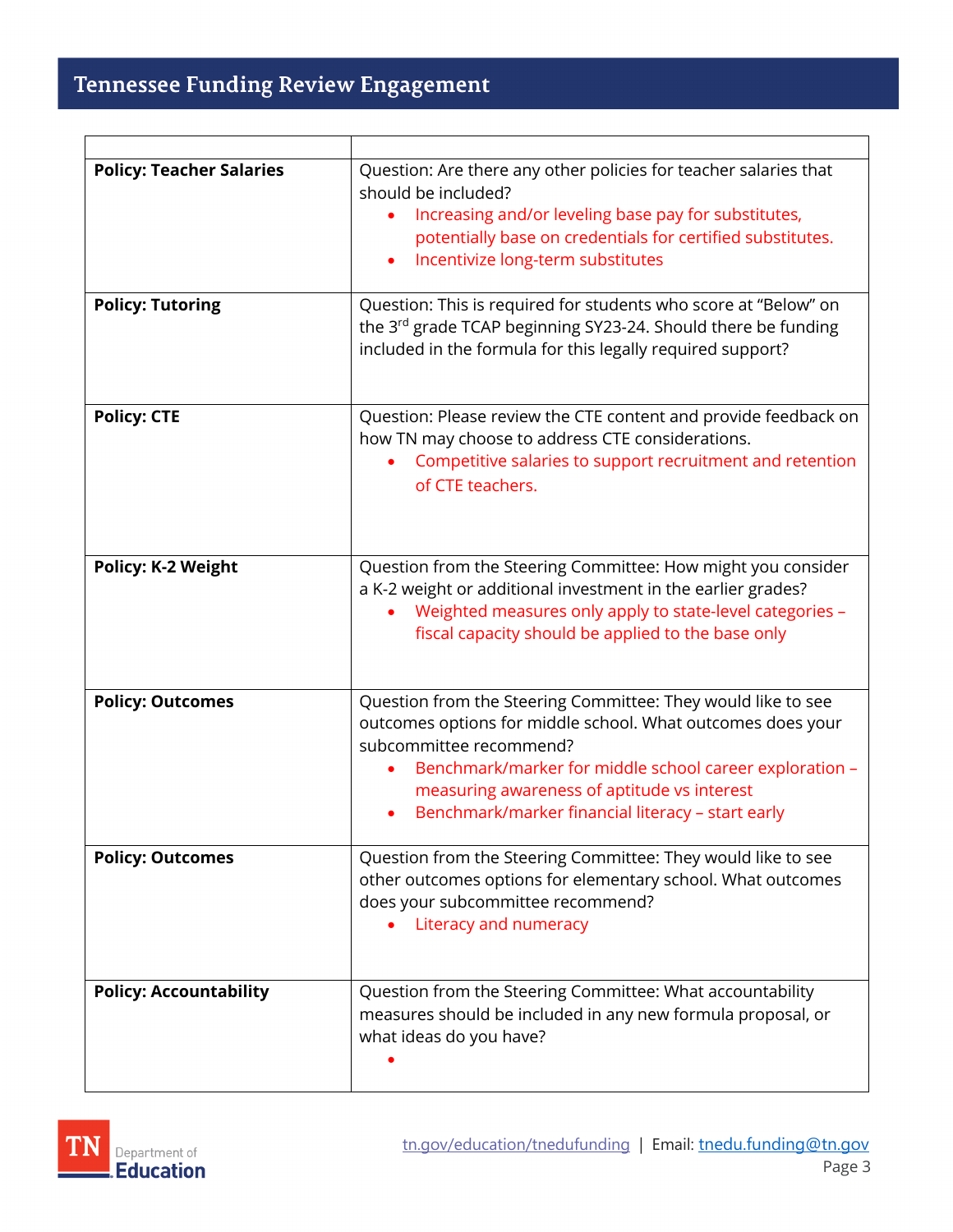## Tennessee Funding Review Engagement

| <b>Policy: Reporting</b>    | Question: What information should be included in public<br>reporting for school and for district level financials?                                                                                                                                                                                                                                                                                                                                                                                                                                                                                                                                                                                                                                                                                                                                                                                           |
|-----------------------------|--------------------------------------------------------------------------------------------------------------------------------------------------------------------------------------------------------------------------------------------------------------------------------------------------------------------------------------------------------------------------------------------------------------------------------------------------------------------------------------------------------------------------------------------------------------------------------------------------------------------------------------------------------------------------------------------------------------------------------------------------------------------------------------------------------------------------------------------------------------------------------------------------------------|
|                             |                                                                                                                                                                                                                                                                                                                                                                                                                                                                                                                                                                                                                                                                                                                                                                                                                                                                                                              |
| <b>Policy: Funding Year</b> | Question: Should funding reflect the current year or the prior<br>year (as it does now)? For fast-growing districts, it may be<br>beneficial to receive the funds in real time to meet the costs of<br>that year and for declining enrollment districts, it may be harder<br>to adjust budgets in real time. Given that challenge, are there<br>mitigation ideas?<br>Reflect current vs. prior year<br>Commentary based on community meetings:<br>Finally, as it relates to predictability, and in order to appropriately<br>plan and function, several district leaders said the funding<br>calculation for any student-centered funding formula should<br>include a "grace period" with clear cut off dates for counting and<br>funding students - so that if a student is with a district for more<br>time, the money should remain with that district and not follow<br>the child to their new district. |
| <b>Policy: ADM Shifts</b>   | Question: Student enrollment may fluctuate down in a given year<br>(up or down). Should there be any consideration for hold<br>harmless or fixed costs, or should the funding be specific and<br>reflective of the actual enrollment?<br>Grace period<br>Consider how to mitigate volatility from year to year (i.e.,<br>multi-year averages, combine with funding year).<br>Finally, as it relates to predictability, and in order to appropriately<br>plan and function, several district leaders said the funding<br>calculation for any student-centered funding formula should<br>include a "grace period" with clear cut off dates for counting and<br>funding students - so that if a student is with a district for more<br>time, the money should remain with that district and not follow<br>the child to their new district.                                                                      |